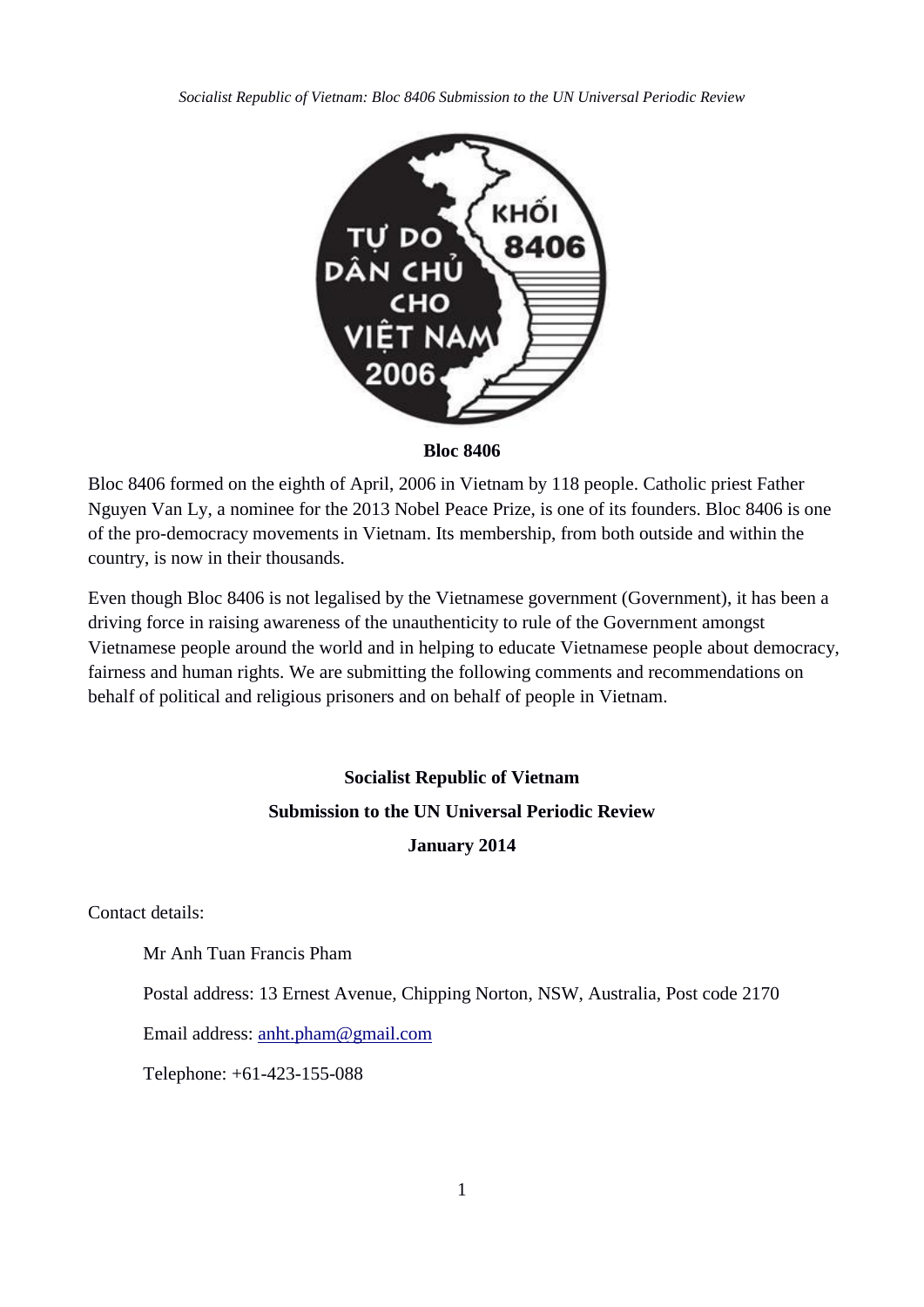### **Executive summary**

In this submission, Bloc 8406 focuses on the following aspects of human rights: freedom of religion, freedom of the press, freedom of opinion and expression, right of self-determination, freedom of movement, and right to take part in the government.

For each of those aspects, Bloc 8406 provides information under sections B and E as stipulated in the *General Guidelines for the Preparation of Information under the Universal Periodic Review*.

- Under Section B Developments since the previous review.
- Under section E Recommendations for action by Vietnam.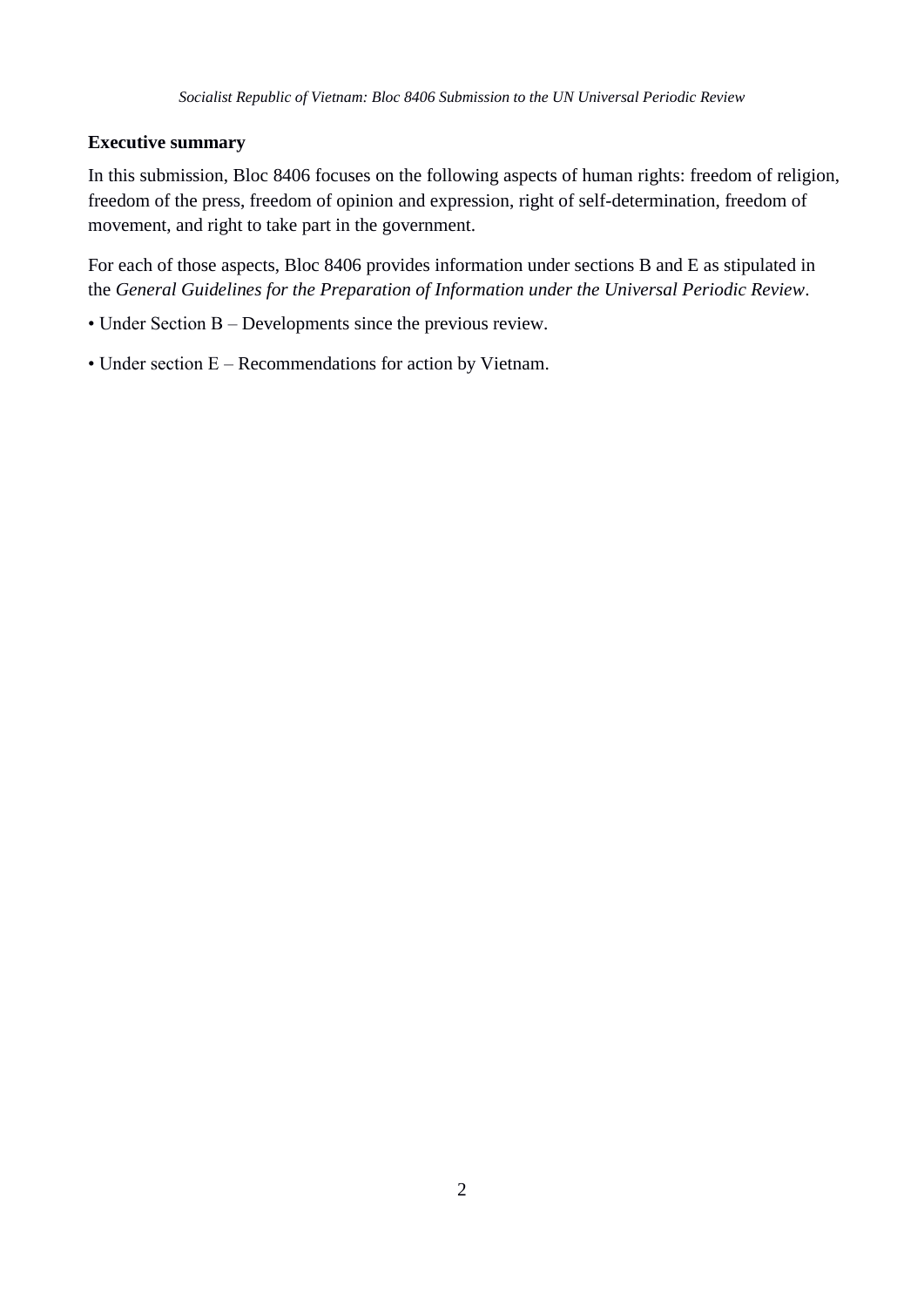#### **B. Developments since the previous review**

#### Freedom of the press

1. Vietnam has no freedom of Press. (1) Vietnam blocks websites such as bbcvietnamese.com, rfa.org, viet.rfi.fr. (2) Vietnam imprisons bloggers e.g. blogger Dieu Cay. (3) Vietnam outlaws all private news agencies, media. (4) Journalists cards are issued, granted and cancelled by the Press Bureau (Cục Báo Chí) which is a government body. These cards should not be controlled by the government. (5) Government continues cracks down on people raising concerns on social, economical and political issues especially those bloggers and writers to overseas media. (6) There is no law on freedom of information which allows the media to obtain and print governmental policy and information such as the border agreement with China. As such anybody dares to question the Government on these issues will be trialled by the Article 88 of the Criminal Law. (7) Decree No. 2, Sanctions for Administrative Violations in Journalism and Publishing valid since Feb 2011 stipulates fines for journalists who violate vague and broad provisions. (8) In May 2013 the National Assembly bans journalists to attend certain Assembly meetings which are viewed nonsecretive by the mass media without explanation.

#### Freedom of religion and belief

2. Vietnam is a systematic violator of religion and belief. Religious activities deem to threaten the authority of the Communist Party of Vietnam (CPV) are therefore banned or carefully monitored and controlled. (1) There is no law on religion and belief so religions are at the mercy of the Government. In January 2013 Decree 92 went into effect which requires all religious institutions be registered and approved by the Government in order to operate with unreasonable conditions such as the religion must exist 20 years before it can be registered. These stringent rules especially target religious groups which the Government believes oppose it, such as members of the evangelical Protestant community, Roman Catholics, Hoa Hoa Buddhists, Cao Dai church, Khmer-Krom Buddhists, Degar Christians, and Falun Gong practitioners. The United Buddhist Church of Vietnam formed in 1964 and is still outlawed by the Government. (2) The Government maintains a specialised police unit (A41) to suppress religions. (3) Father Nguyen Van Ly remains in prison and the Most Venerable Thich Quang Do, Supreme Patriarch of the United Buddhist Church of Vietnam, remains under "pagoda arrest." (4) In March 2012, eight Hmong Protestants were sentenced to two years' imprisonment for "partaking in a separatist ethnic movement." (5) In February 2012, Pastor Nguyen Cong Chinh was sentenced to five years for "distorting the domestic situation, criticizing the government, and the army with foreign media." (6) In May 2012, Hoa Hao activist Bui Van Tham was sentenced to 30 months in prison for "resisting officials in the performance of their official duties." (7) In January 2013, a court sentenced 22 members of the Buddhist Council for the Laws and Public Affairs of Bia Son Mountain to jail terms ranging from 12 years to life for "aiming to overthrow" the state. (8) In April and June 2012, three Protestant from Gai Lai province in the Central Highlands, Kpuil Mel,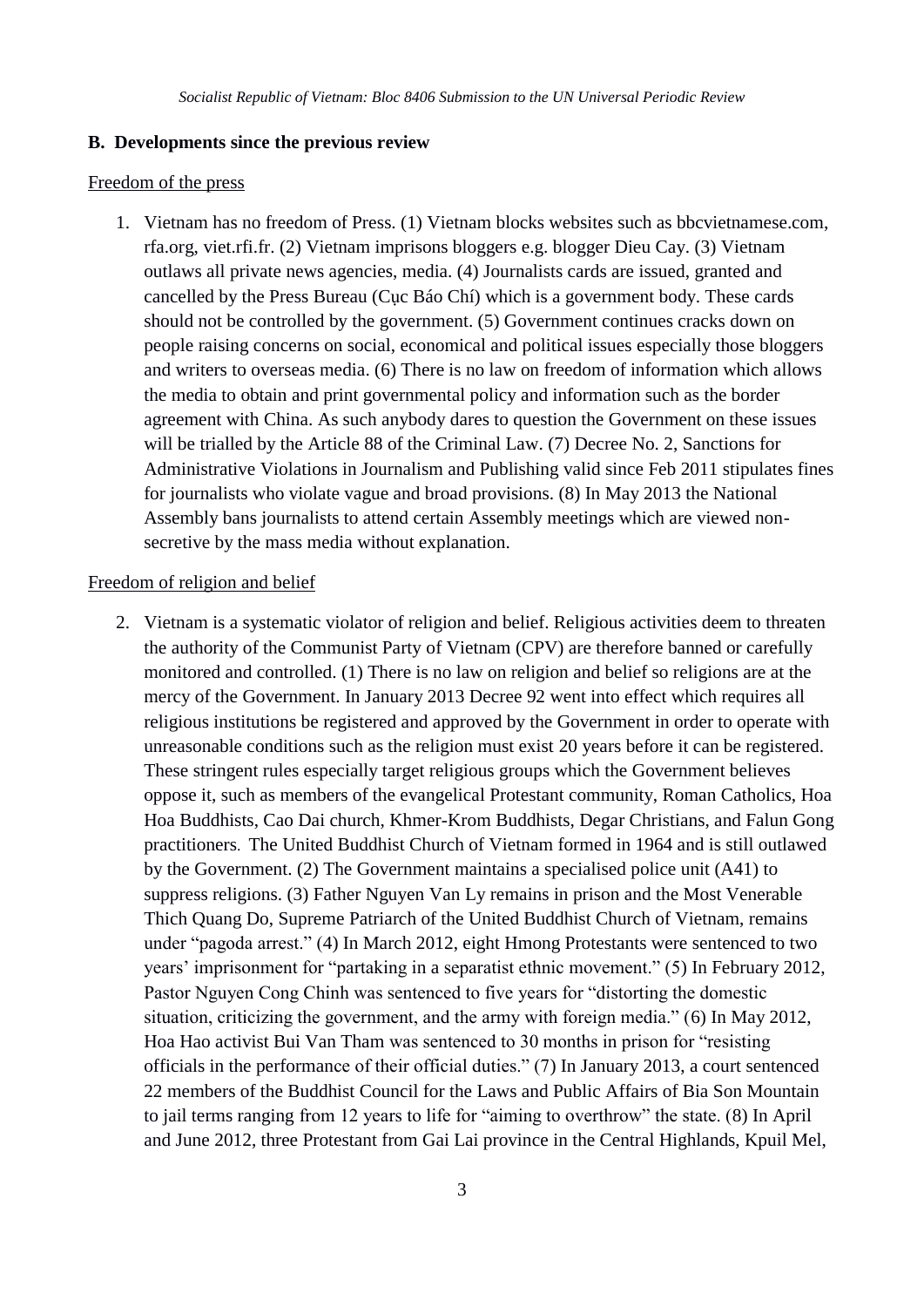Kpuil Le,and Nay Y Nga, were sentenced to a combined 22 years in prison for practicing Dega Protestantism. (9) In May 2013 8 further Protestant from Gai Lai province were sentenced to a combined 63 years in prison. (10) There are many more uncivilised sentences , such as the sentencing of the 17 Catholic youths, the Muong Nhe incident, the "Con Cuong" incident, etc.

#### Freedom of opinion and expression

3. (1) Vietnam is an *Internet enemy* declared by RSF. Vietnam continues cracking on internet activists. The most recent incident was on 17/4/2013 Pham Nguyen Thanh Binh was sentenced 3 years imprisonment using Article 88 of the Criminal Law. Mr Pham wrote some articles posted on an overseas blog raising concerns on corruption by Government offcials. (2) On 26/5/2013 blogger Truong Duy Nhat was arrested and his blog was permanently closed. (3) Vietnam bans all form of media propaganda which criticises the CPV. On 16/5/2013 Nguyen Phuong Uyen and Dinh Nguyen Kha were sentenced to 6 and 8 years imprisonment simply because they opposed the CPV but they were found guilty of opposing the Government by Article 88 of the Criminal Law. This clearly demonstrates that the CPV is above the Constitution and the law. (4) Vietnam continues using cyberattacks – including distributed denial of service (DDoS) attacks – and spyware to steal user IDs and passwords from opposition website administrators, making blogging dangerous. (5) When all other means cannot be used to silent the bloggers and human rights activists, Vietnamese Government uses police officers (who disguise as gangsters) and gangsters to attack the bloggers and human rights activists. On 9/4/2013 blogger Nguyen Chi Duc was attacked at his work place in Hanoi. Furthermore, at the "Human Rights" picnic on 5/5/2013 organisers in Saigon were bashed and detained illegally by the police.

Right of self-determination (article 1 of the International Covenant on Civil and Political Rights)

4. (1) All the Constitutions have never been referendum. (2) The majority of National Assembly members are chosen by the CPV and do not represent the people. Most members are direct subordinates of the prime ministers and therefore the National Assembly is not independent. (3) The CPV-controlled Constitution, National Assembly, the Judiciary and various laws and governmental decrees are parts of a totalitarian system and which are antidemocracy, anti-justice and anti-human rights. (4) Article 4 of the 1992 Constitution is a major obstacle to a democratic and fair in Vietnam. This article is an exact copy of the former Soviet Union's Constitution. The Vietnamese Communist Party (CPV) and all its organisations are not a lawful entities. CPV always defends this article. (5) Article 4 of the Constitution states that "All Party organisations operate within the framework of the Constitution and the law" and yet there is no law governs the CPV's operations. On 16/5/2013 Nguyen Phuong Uyen and Dinh Nguyen Kha were sentenced to 6 and 8 years imprisonment simply because they opposed the CPV and they were found guilty of opposing the Government by Article 88 of the Criminal Law. This clearly demonstrates that the CPV is above the Constitution and the law.

#### Freedom of movement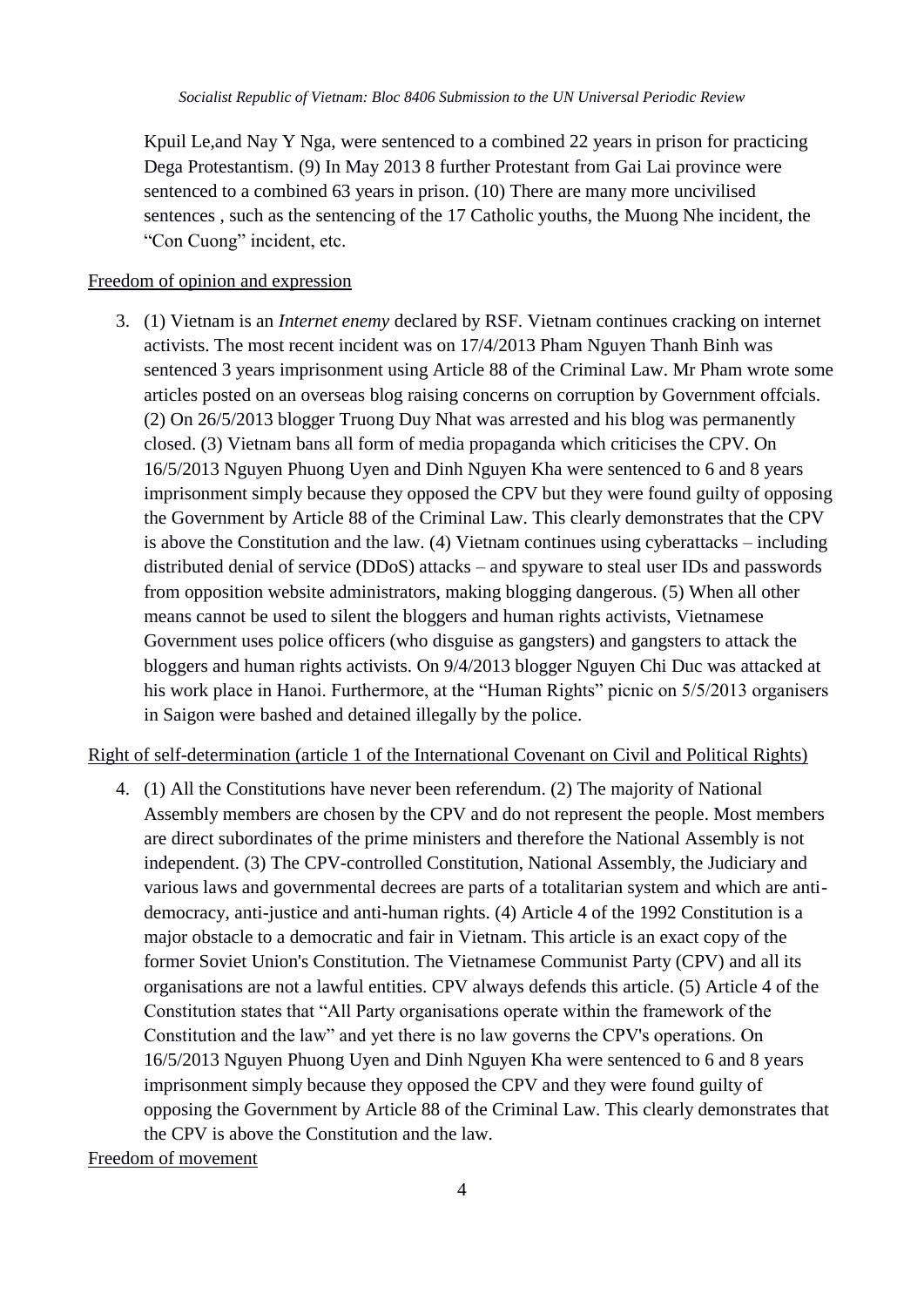5. There have been numerous incidents where Vietnamese citizens are denied to leave and return to Vietnam. This is an undeniable violation of Article 13 of The Universal Declaration of Human Rights (UDHR). The most recent cases are Mr Pham Van Diep and Mr Tran Trong Linh were denied to return to Vietnam on 24/4/2013 and 8/5/2013 respectively and Mr Huynh Ngoc Chenh was denied to leave Vietnam on 10/5/2013.

#### Right to take part in the government

6. (1) There is no law on political parties makes any form of association is denied legal status in Vietnam. Parties such as Democratic Party of Vietnam (DPV) are all denied legal status. Notice that DPV was formed in 1944 and existed until 1988 when it was outlawed. CPV and its children organisations such as Vietnam Fatherland Front do not have legal status according to the Constitution. However together they govern every aspect of life with supremacy. We challenge the Government to form the law and to allow all parties to have legal status. (2) All National Assembly and all government offices' candidates are hand picked by the CPV through its subordinate the Vietnam Fatherland Front and people are asked to simply cast their votes. The people cannot choose their representatives.